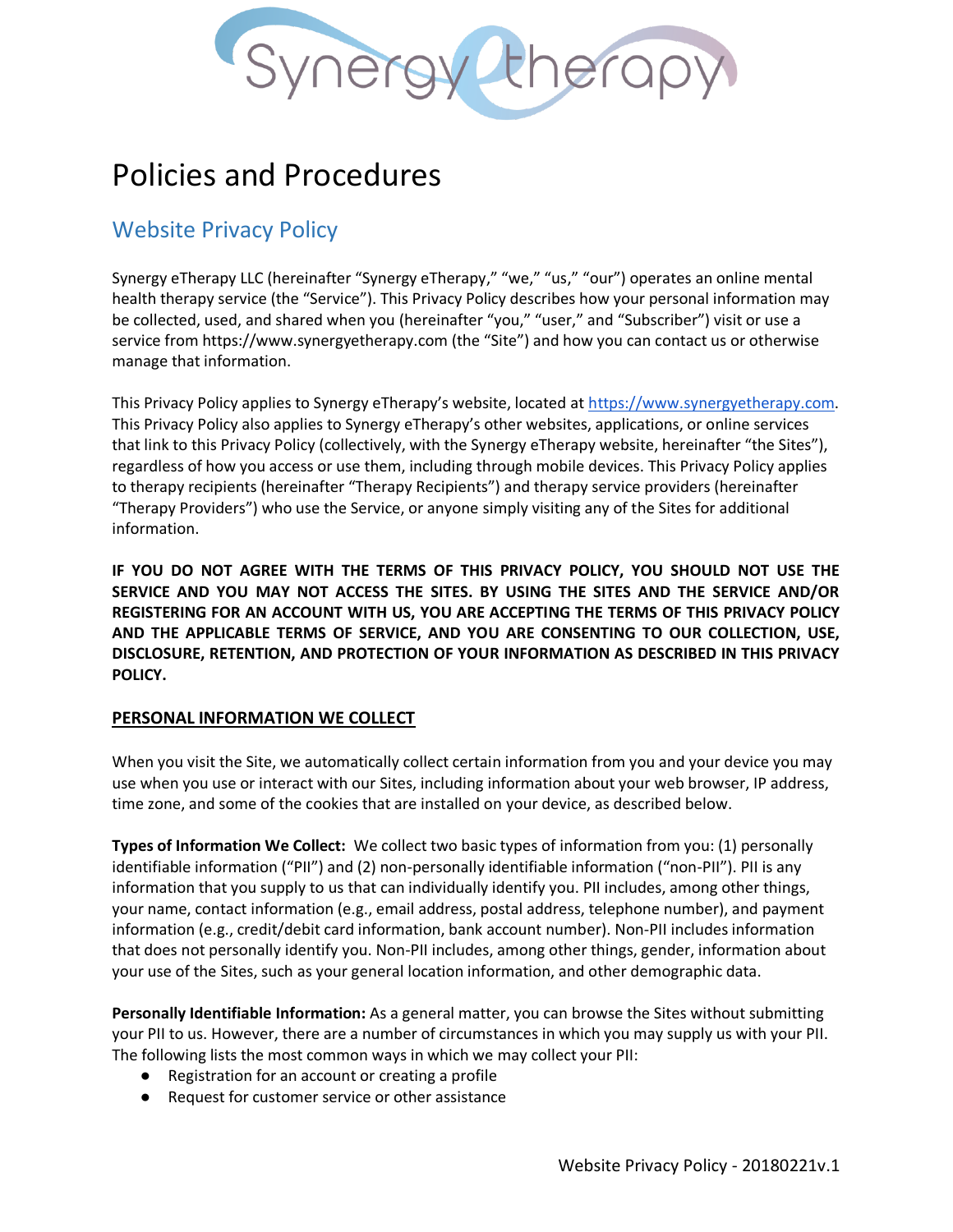- Sign up to receive e-mail offers, newsletters, or alerts
- Participation in surveys, panels, or market research
- Purchases on the Sites, including subscriptions to the Service
- Participation on social media accounts involving Synergy eTherapy or the Service
- Any other place on the Sites where you knowingly volunteer information

**Collection of Personally Identifiable Information From Social Media Sites:** When you interact with any page on any of the Sites or any of our accounts on any social media platform, we may collect the PII that you make available to us on that page, including your account ID or username and other information included in your posts. If you choose to log in to your Account with or through a social networking service, Synergy eTherapy and that service may share certain information about you and your activities. With your permission, we also may share information about your activities (including what you view on the Sites) with that social network's users.

**Information You Give Us:** We receive and store information you enter on the Sites or give us in any other way, including your name, mailing address, phone number, email address, and payment information (if applicable).

**Information We Automatically Collect:** Additionally, as you browse the Sites, we collect information about the individual web pages or products that you view, what websites or search terms referred you to the Sites, and information about how you interact with the Sites. We refer to this automaticallycollected information as "Device Information." This information includes computer and connection information such as statistics on your page views, traffic to and from the Sites, referral URL, your IP address, and device identifiers. This information also may include your browsing history, transaction history, and your web log information.

We collect Device Information using the following technologies:

- "Cookies" are data files that are placed on your device or computer and often include an anonymous unique identifier. For more information about cookies, and how to disable cookies, visit http://www.allaboutcookies.org.
- "Log files" track actions occurring on the Site, and collect data including your IP address, browser type, Internet service provider, referring/exit pages, and date/time stamps.
- "Web beacons," "tags," and "pixels" are electronic files used to record information about how you browse the Site.

**Location Information:** When you visit the Sites, we may receive information about your location and your mobile device, including a unique identifier for your device. Location information allows us to provide location-based services, such as search results, and other personalized content. *[We will only collect precise geo-location information with your consent; however, some services or features may not function properly without this information. See [How to Limit the Use of Your Information](https://docs.google.com/document/d/1qsmER421LVe7U6iJrZyzr20jV9sj6iROqPmJva4l1G0/edit#heading=h.2s8eyo1) for more information.]* 

**Information From Other Sources:** We may supplement the personal information we collect with information from third parties or from our offline interactions with you to, among other things, enable us to verify and/or update information contained in our records and to better customize the Sites for you.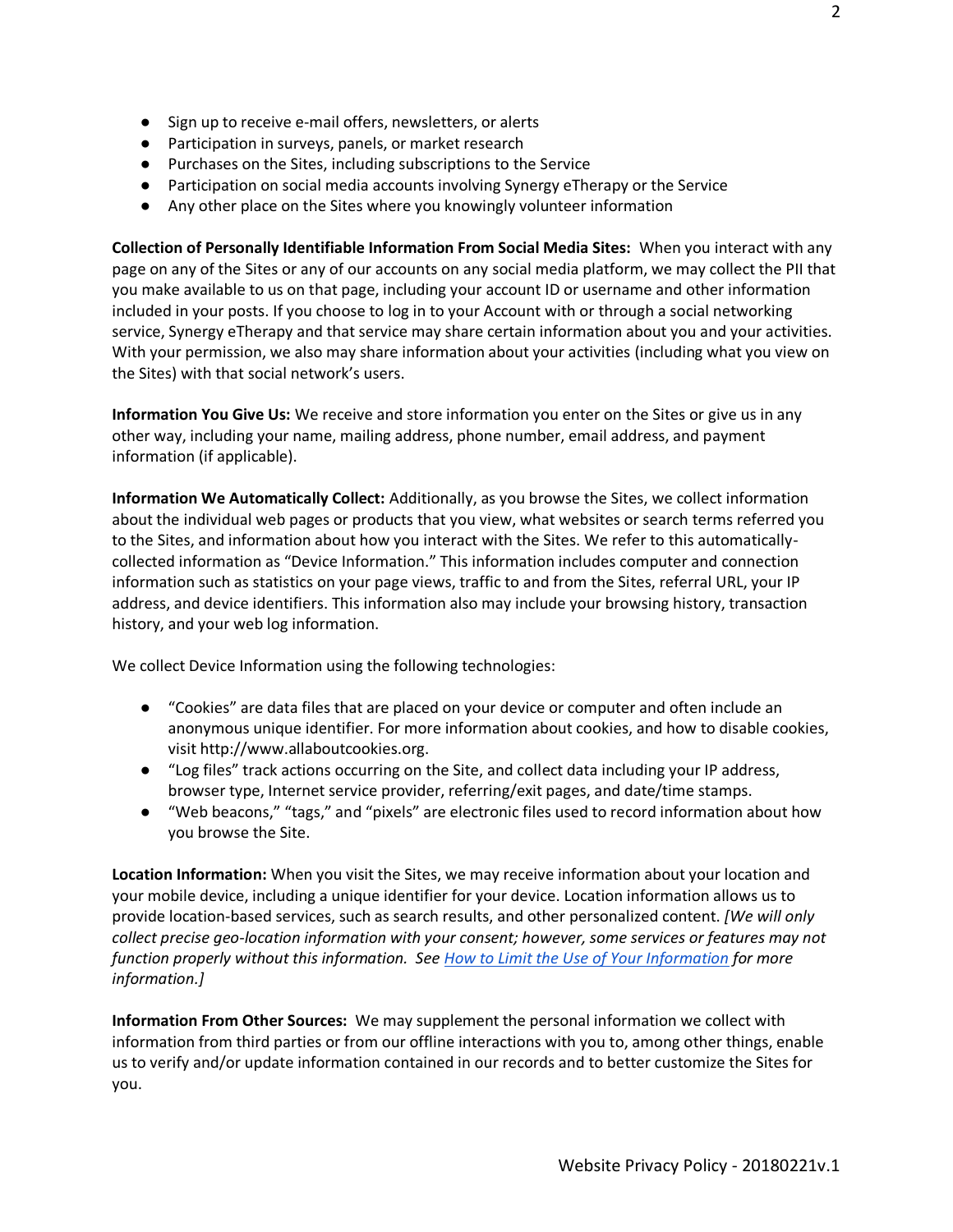### **HOW WE USE YOUR INFORMATION**

We use your information that we collect generally to help us personalize and continually improve your experience on the Site, including fulfilling your requests for information, analyzing and compiling trends and statistics, and communicating with you. For information about how to manage your information and the choices you have, see *How to Limit the Use of Your Information* below.

We use the Device Information that we collect to help us screen for potential risk and fraud (in particular, your IP address), and more generally to improve and optimize our Site (for example, by generating analytics about how our customers browse and interact with the Site, and to assess the success of our marketing and advertising campaigns).

We also may use your information to:

- Remind you of an appointment;
- Verify your identity;
- Provide you with the content, products, and services you request;
- Provide, maintain, and improve the Sites and for internal or other business purposes;
- Fulfill your requests for information;
- Provide customer support;
- Track and evaluate the use of the Sites;
- Communicate with you about your Account, profile or transactions with us, or changes to our policies or terms;
- Send you information about features and enhancements on or to the Sites;
- Send you newsletters or other materials;
- Send you offers or other communications about our products and services, such as special or promotional events, including services, products, or events for which we collaborate or co-offer with a third party;
- Detect, investigate, and prevent activities that may violate our policies or be fraudulent or illegal;
- Optimize or improve our Sites, products, services and operations; and
- Perform statistical, demographic, and marketing analyses of users of the Sites and their usage patterns.

Additionally, we may use, keep and share for our research purposes "de-identified" PII, which is not considered private information because it does not identify you. De-identified health information is used to study disease and treatments, and may be shared with other approved users of the research data warehouse to develop new research proposals, treatments or commercial products.

#### **SHARING YOUR PERSONAL INFORMATION**

We share your Personal Information with third parties, as described below, to help us use your Personal Information, as described above. In addition, we may share information that does not specifically and personally identify you, such as aggregate information, device identifiers or other unique identifiers with third parties. For information about how to manage your information and the choices you have, see *How to Limit the Use of Your Information* below.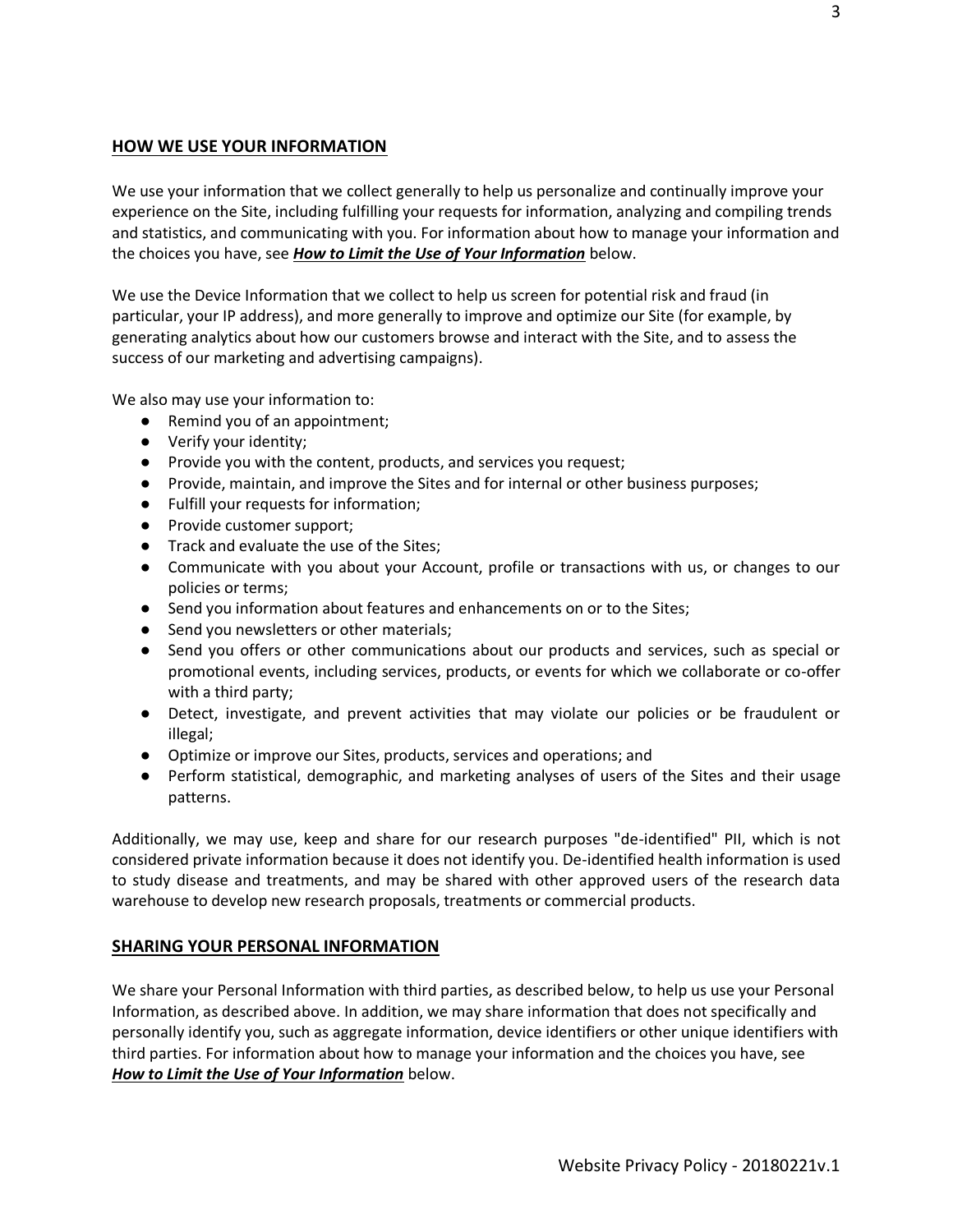**Third-Party Service Providers:** We may engage third-party service providers to perform functions on our behalf such as hosting and analytics including, but not limited to: hosting, technical integration, analytics, and fraud protection. These entities may have access to PII if needed to perform their functions. If such access is required, the third parties will be contractually obligated to maintain the confidentiality and security of that PII. They are restricted from using, selling, or distributing this data in any way other than to provide the requested services to the Sites or as otherwise required or expressly permitted by law.

We may also provide your PII to third parties to whom you ask us to send such information.

**Sale, Assignment or Change of Control:** We may change our ownership or corporate organization while providing the Sites. We may transfer to another entity or its affiliates or service providers some or all information about you in connection with, or during negotiations of, any merger, acquisition, sale of assets or any line of business, change in ownership control, or financing transaction. Under such circumstances, we will request the acquiring party to follow the practices described in this Privacy Policy with respect to previously collected information. Nevertheless, we cannot promise that an acquiring party or the merged entity will have the same privacy practices or treat your information the same as described in this Privacy Policy.

**Law Enforcement, Legal Process, and Emergency Situations:** We may also use or disclose your personal information if required to do so by law or on the good-faith belief that such action is necessary to: (a) conform to applicable law or comply with legal process served on us or our Sites; (b) protect and defend our rights or property, the Sites or our users, or (c) act to protect the personal safety of us, users of the Sites or the public. Such use would include, but would not be limited to, disclosure: (a) in response to a subpoena, warrant, court order or other legal process; (b) to defend against legal claims brought against Psych Select; or (c) to prevent or take action with respect to possible illegal activity.

**Use of Non-Personally Identifiable Information:** We may disclose your non-PII in any other manner that we deem appropriate. Among other things, we will disclose non-PII to third parties to help us determine how people use parts of the Sites and how we can improve our Sites. We will also disclose non-PII to our service providers and other third parties about how our users collectively use the Sites.

**Therapy Providers and Recipients:** For therapy recipients and potential recipients, we will disclose your PII to Therapy Providers (hereinafter "Therapy Providers") who use the Service, in order to provide the Service and to assist those Therapy Providers to provide the therapy services, as applicable. For Therapy Providers, we will disclose your PII to Therapy Recipients who use the Service, in order to provide the Service and to assist those Therapy Recipients to receive the therapy services, as applicable.

#### **HOW TO ACCESS AND MODIFY YOUR [INFORMATION](https://docs.google.com/document/d/1qsmER421LVe7U6iJrZyzr20jV9sj6iROqPmJva4l1G0/edit#heading=h.2s8eyo1)**

If you have an Account with us, you can update your Account information through your Account.

If you would like to request access, modification, correction, or deletion of personal information that you have provided to us or that you believe we may have collected about you, please contact us at DrLisa@SynergyEtherapy.com. We may not be able to delete your personal information without also deleting your user Account. You will not be permitted to examine the personal information of any other person or entity, except as necessary for the proper use of the Service in accordance with the applicable Terms of Service to which you agreed. In order to verify your identity, you may be required to provide us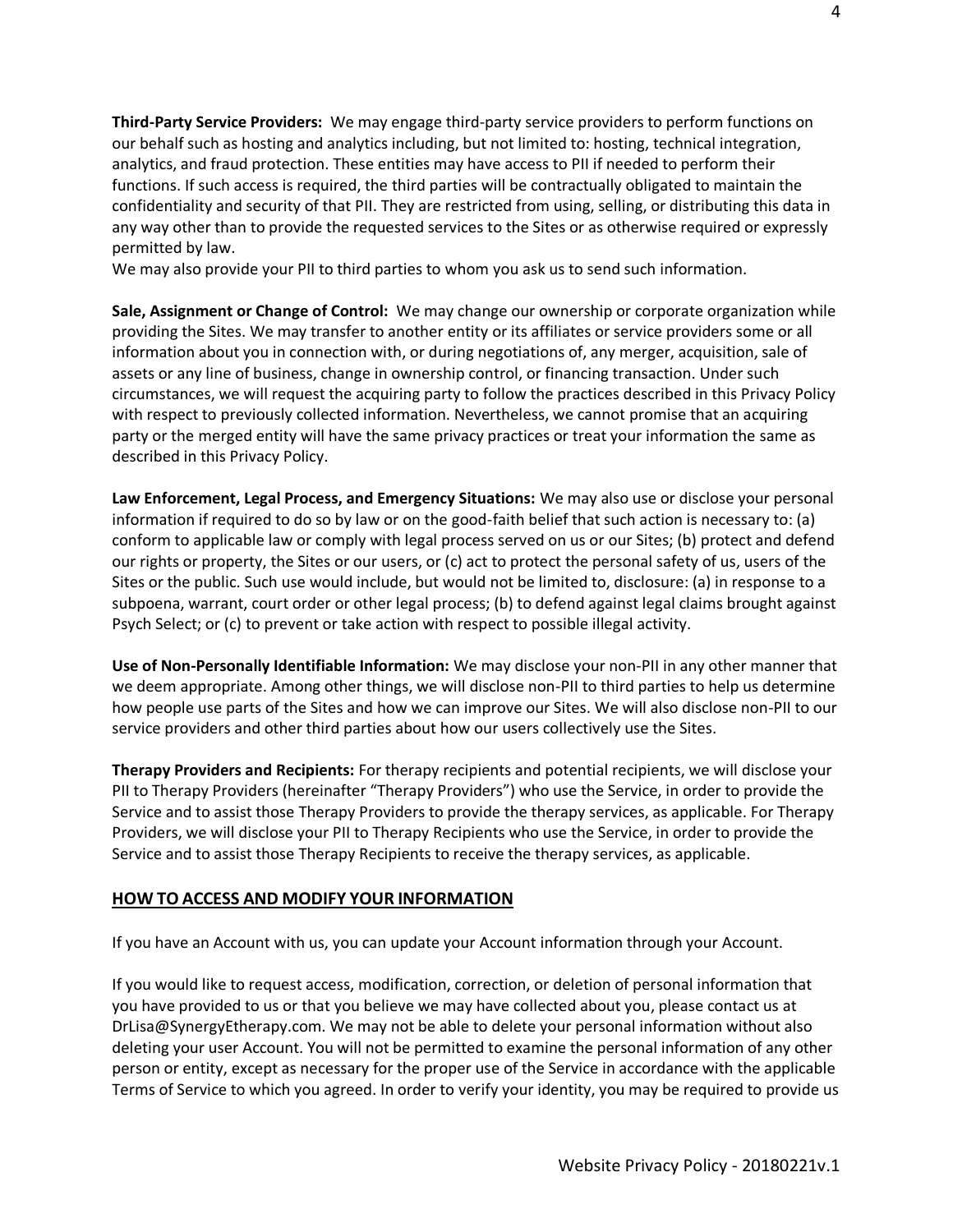with personal information prior to accessing any records containing information about you. We may not accommodate a request to change or delete personal information if we believe doing so would violate any law or legal requirement or cause the information to be incorrect.

When we delete PII, it will be removed from the active database but may remain in our archives, and we may retain de-identified information about your use of the Service. Once we disclose your PII to third parties, we may not be able to access that PII any longer, and we cannot force the deletion or modification of any such information by the parties to whom we have made those disclosures.

We will honor any legal right that you have to access, modify or erase your personal information. To request access and to find out whether any fees may apply, if permitted by applicable state, federal, or national law (outside of the United States), please contact DrLisa@SynergyEtherapy.com.

#### **HOW TO LIMIT THE USE OF YOUR INFORMATION**

You have choices about the information you provide and how we use your information. These choices, and any related consequences, are described in detail below.

**Google Analytics:** We also use Google Analytics to help us understand how our customers use the Site. Google Analytics uses cookies or other tracking technologies to help us analyze how users interact with and use the Sites, compile reports on the Sites' activity, and provide other services related to Sites activity and usage. The technologies used by Google may collect information such as your IP address, time of visit, whether you are a return visitor, and any referring website. The Sites do not use Google Analytics to gather information that personally identifies you. The information generated by Google Analytics will be transmitted to and stored by Google and will be subject to Google's [privacy policies.](http://www.google.com/policies/privacy/) You can read more about how Google uses your Personal Information here: https://www.google.com/intl/en/policies/privacy/. You can also opt-out of Google Analytics here: https://tools.google.com/dlpage/gaoptout.

**Marketing Emails:** When you create an Account through the Site or sign up for the Service or certain communications, you are required to provide us with an accurate email address through which we may contact you. Such registration or requests through the Site constitutes your express acknowledgment that we may use your email address to communicate with you about product offerings from us, our selected vendors, and partners. While you cannot opt-out of receiving notifications and other communications regarding your Account or your transactions, you can opt-out of receiving promotional and other marketing emails from us by using the "unsubscribe" feature in our marketing emails. You can also opt-out of having your PII shared with business partners and third parties for their own marketing purposes by contacting us at DrLisa@SynergyEtherapy.com and stating your request.

**Location Tracking:** Most mobile devices allow you to control or disable the use of precise location services by any application on your mobile device through the device's settings' menu.

**Cookies and Tracking Technology:** Like many websites, we use tracking technologies such as cookies, web beacons and similar technologies to record your preferences, and track the use of our Sites. We may also use these technologies to monitor traffic, improve the Sites, and make them easier to use and more relevant. Most web browsers automatically accept cookies, but, if you prefer, you can usually modify your browser setting to disable or reject cookies. If you delete your cookies or if you set your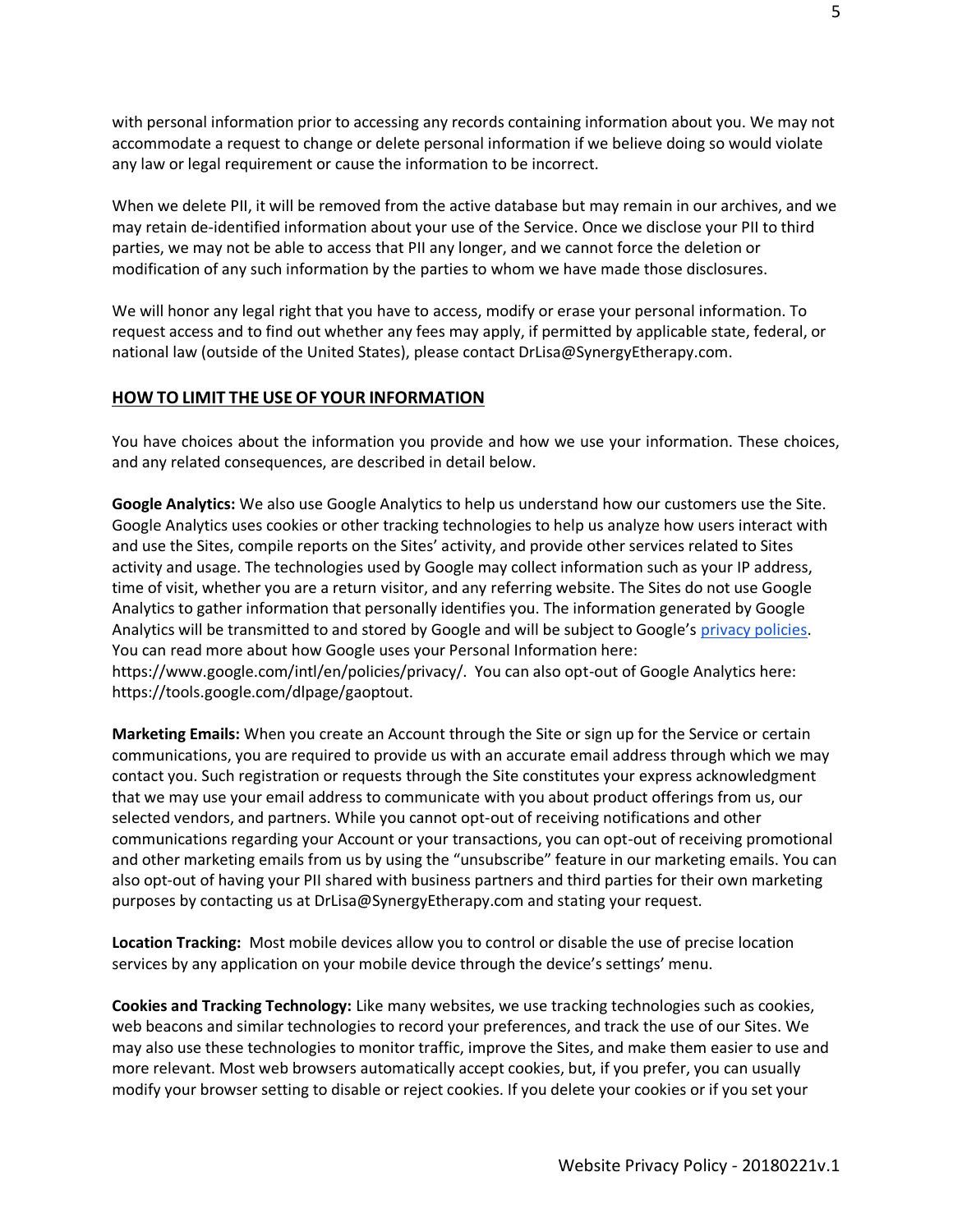browser to decline cookies, some features of the Sites may not work or may not work as designed. In addition, you may also render some web beacons unusable by rejecting or removing their associated cookies. Note that if you choose to remove cookies, you may remove opt-out cookies that affect your advertising preferences.

Your browser or device may include "Do Not Track" functionality. Our information collection and disclosure practices, and the choices that we provide to visitors, will continue to operate as described in this Privacy Policy, whether or not a Do Not Track signal is received.

**Third Party Tracking:** Some content or applications on the Sites may be served by unaffiliated third parties. We do not control these third parties' tracking technologies or how they may be used. We are not responsible for the content or privacy practices on any website not operated by us to which our Sites link or that link to our Sites.

#### **HOW WE SECURE YOUR INFORMATION**

We take reasonable security measures to help protect the personal information collected through the Site. Please understand, however, that while we try our best to safeguard your personal information (including PII) once we receive it, no transmission of data over the Internet or any other public network can be guaranteed to be 100% secure.

You can help protect the privacy of your own information by using encryption and other techniques to prevent unauthorized interception of your personal information. You are responsible for the security of your information that you transmit to us or view, download, or otherwise access when using unencrypted, public or otherwise unsecured networks.

#### **MINORS**

Protecting the privacy of young children is especially important. Our Service is not directed to children under the age of 18, and we do not knowingly collect personal information from children under the age of 18 without obtaining parental consent. If you are under 18 years of age, then please do not use or access the Service at any time or in any manner. If we learn that a person under 18 years of age has used or accessed the Service or any personally identifiable information has been collected on the Service from persons under 18 years of age, then we will take the appropriate steps to delete this information. If you are a parent or guardian and discover that your child under 18 years of age has obtained an account on or otherwise accessed the Service, then you may alert us at DrLisa@SynergyEtherapy.com and request that we delete that child's personally identifiable information from our systems.

#### **OTHER IMPORTANT [INFORMATION](https://docs.google.com/document/d/1qsmER421LVe7U6iJrZyzr20jV9sj6iROqPmJva4l1G0/edit#heading=h.2s8eyo1)**

**Users Outside of the United States:** THE SITE IS NOT DIRECTED TO USERS LOCATED OUTSIDE OF THE UNITED STATES AND THE SITE AND THE SERVICE ARE NOT INTENDED FOR USE BY USERS IN OTHER JURISDICTIONS. IN ACCESSING THE SITE OR IN USING THE SERVICE, YOU ACKNOWLEDGE AND AGREE THAT YOU ARE DOING SO FROM THE UNITED STATES. If you use any of our Sites outside of the United States, you understand and consent to the transfer of your personal information to, and the collection, processing, and storage of your personal information in, the United States and elsewhere. The laws in the U.S. and these countries regarding personal information may be different than the laws of your state or country.